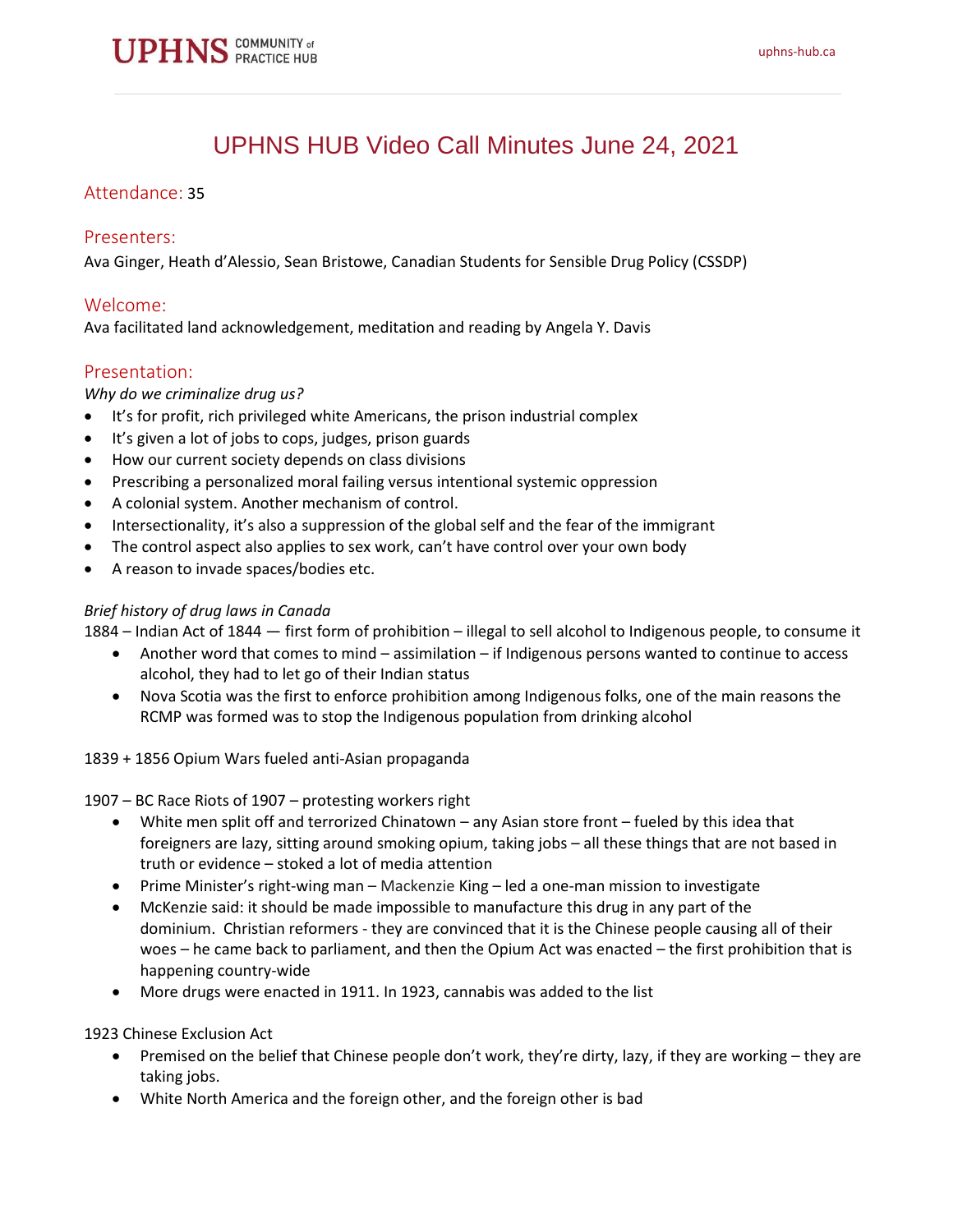1940 – Criminal "Addict"

- This term got popularized meant that you are not just using drugs because you are using drugs, you are a criminal. Punitive measures were so harsh – the dangerous part about doing drugs was in becoming imprisoned, rather than doing the drug
- The harms of drug use actually lie in being incarcerated a lot of the harm is associated with police involvement, creates conditions for a poisoned drug supply, criminalization is meant to harm drug users
- Carl Hart speaks to the racial aspect the depiction of drug use in media is anybody but a white person
- If you bring in queer theory and the fact that queer and trans people also end of up using, speaks to pathologizing - you are wrong, you are bad, criminalizing certain bodies

1960-1970 - Double standard of cannabis use

- The counterculture movement now you see white middle class college students who want to smoke weed. They start to feel the effects of these immoral drug laws that had been impacting racialized and marginalized communities. That's when there was a push back at least in Canada by white middle class. Maybe we should re-look at these. That was only because white people, the laws that these weren't made for, were starting to be affected.
- Parallel between this and the current media discourse around drug poisoning and the overdose epidemic. The only time you see it in the media is when middle class white people are dying from the crisis. If we don't make a change, history repeats itself.

1980-1990 AIDS epidemic

- This is when we see the beginning of the AIDS epidemic hitting, our first needle exchange program opens up in Vancouver, Ontario, and Montreal – these sites saved so many lives and helped prevent so many cases of HIV - this type of radical work disrupts the status quo and its revolutionary. Thank you to all those who were leading this work.
- Can't do drugs in public, don't have proper precautions, that's when things start to get out of hand. Rise in death and infection caused activists to say we're not doing this anymore.
- People mobilized, it was drug users, queer folks, they mobilized and supported each other. That was how harm reduction was born.
- DPC pretty early on the front of supervised injection, courageous nurses saw that people were using in alleys – opened up a closet in the Centre and put a space there for people to use, consulted with the ethics of the nursing college rather than the powers at be  $-i$  to activism – we're going to do what's right and not worry about what people in suits who don't understand what's going on have to say about
- Want to acknowledge the first needle exchange that opened up contributed to HIV in DTES because it was a one-to-one exchange, not a needle distribution – it created an economic market for used syringes. Had to get a dirty needle to get a clean needle. This was a new thing at the time. PHS was created and changed how things were done. Thinking about the activism back then, they used art work (100 foot needle and took it down to City Hall, casket to the mayor's office) – the drug using community in Vancouver and New York were so entrenched with the queer and gay community, that's why there was so much cross over in HIV as well
- In Canada it is criminal to have HIV if you have HIV and you have sex with someone and you don't disclose that you have HIV - you can go to jail, even if you didn't know you had HIV or you have a low viral load

#### *Talking about how interconnected our queer and drug using community is, why do we think that is?*

• For me, my drug use has been tied to gender exploration in terms of cannabis and other drugs – it also opened up a community I didn't know I had access to – trans folks experience a lot of exclusion in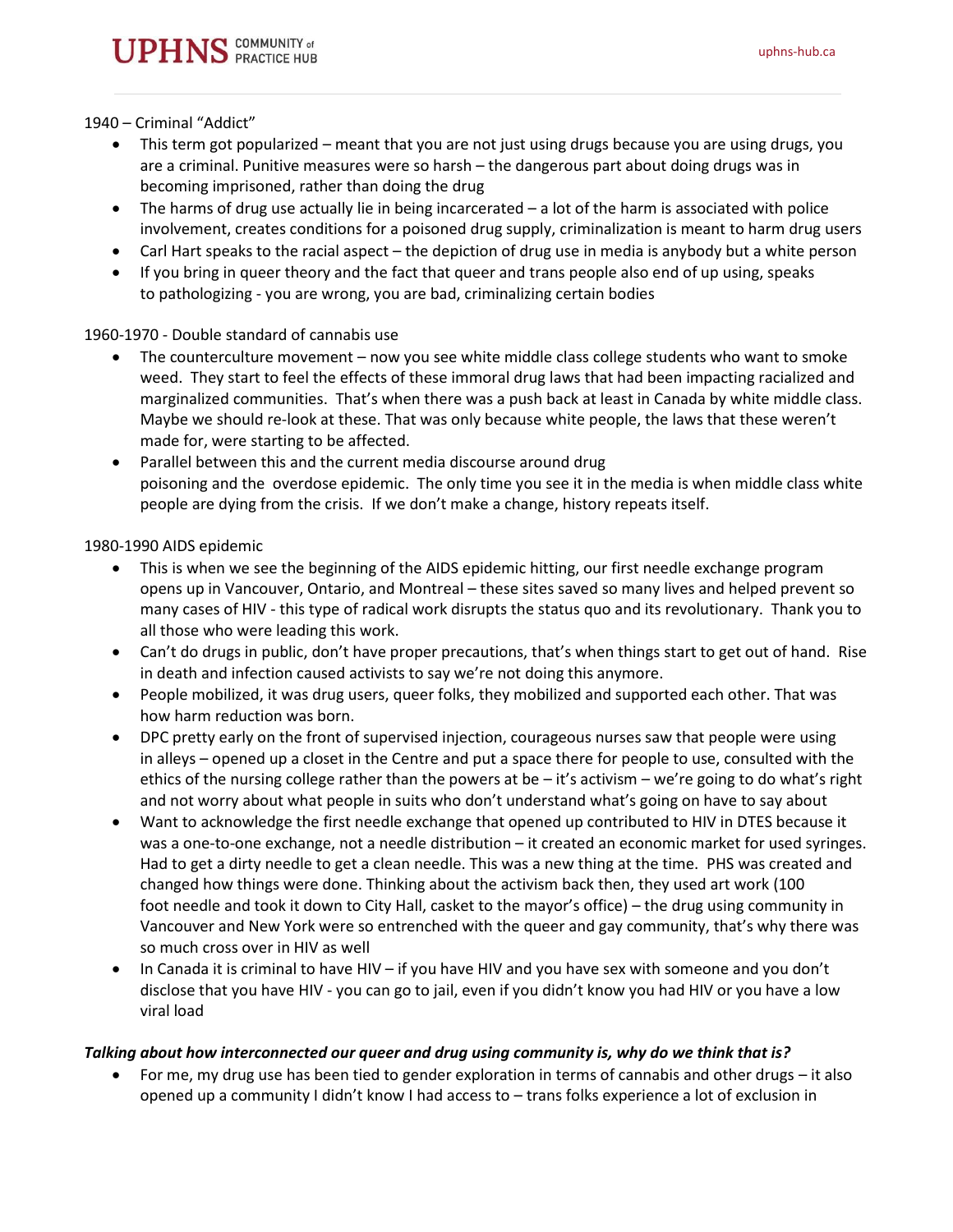society, I didn't know I was trans until I was 28, there are a lot of reasons for that – drugs allow for a lot of healing – the toxic drug supply makes using drugs dangerous right now

- Cannabis and psychedelics offers us to slow down, reevaluate I don't think the system wants us to have this space -- also leads to the queerness of yourself. I don't have to be this product of capitalism. My mind and eyes are open to alternative ways of living
- There is a lot of stigma in the health care system, don't always get the care you need or should get it's very racist and discriminatory – drugs can become a form of self-medication
- Colonial violence DSM is a tool of violence and oppression for people who are different being trans and gay used to be a mental illness under the DSM
- We carry around a lot of shame and anxiety around our sexuality and our gender its resistance and resiliency – sexuality and drug use is also tied up in our communities – it is a how we bond and explore our bodies, and our desires – if we feel a lot of shame for our desires, we can dissociate – not a full dependence on these drugs, but part of the way that we come together and explore ourselves

2000-2010 – Nothing monumental happened. The usual terrible things. Arrests on arrests. Death on death. Destruction on destruction at the hands of prohibition and racialized laws.

2017-2018 – Cannabis legalization (Bill C45)

- *What does legalization mean if people are still being criminalized? When it has been built on a history of systemic racism?*
- *Whose narrative is this upholding? And whose is being snuffed out?*
- Corporate gain to get into the cannabis market you have to have million-dollar property. Let's make money off of it, and let's make lots of money off of it. Unless you have privilege coming into this – you are not going to benefit.

## Discussion:

Cannabis in Canada – *how we can use this to look at the future we dream of for other drugs?*

- 13th Amendment: 1865. *What if we made it illegal to be Black? Gay? To use drugs?*
- *Where do black people frequent? Where do they commune? How do they commune? What if we made all those things illegal so you have no way to live as you are?*

Case Study in Cannabis – 3 main pillars

- Criminalization high surveillance in racialized communities, if drugs are illegal there needs to be a police state. Over sentencing, sentencing in general
- Legalization what does this mean when people who are convicted before laws were passed continue to sit in jail. Legalization continues to rely on police, if we legalize something, we have to have the police there to enforce it. Policing as a means to surveille communities. Legalization sounds liberating, but what's really there?
- Industry the people who sold cannabis prior to legalization are prohibited from entering into this industry. It's a closed door industry. Unless you have the backing to grow, sell, or profit – the penalties have sky rocketed for selling out the legal market. The people who have used this medicine, and continue to use this medicine are not able to profit

*What is legalization without decriminalization? What does a more just future look like?*

- Corporate control has made it more challenging for people to access drugs, the prices are higher.
- $\bullet$  Jails hold 6<sup>th</sup> largest budget in Canada, they are 100 years old, falling apart at the seams, no access to health care, epic failure, there is no plan B -why aren't we looking at sustainable housing, treating